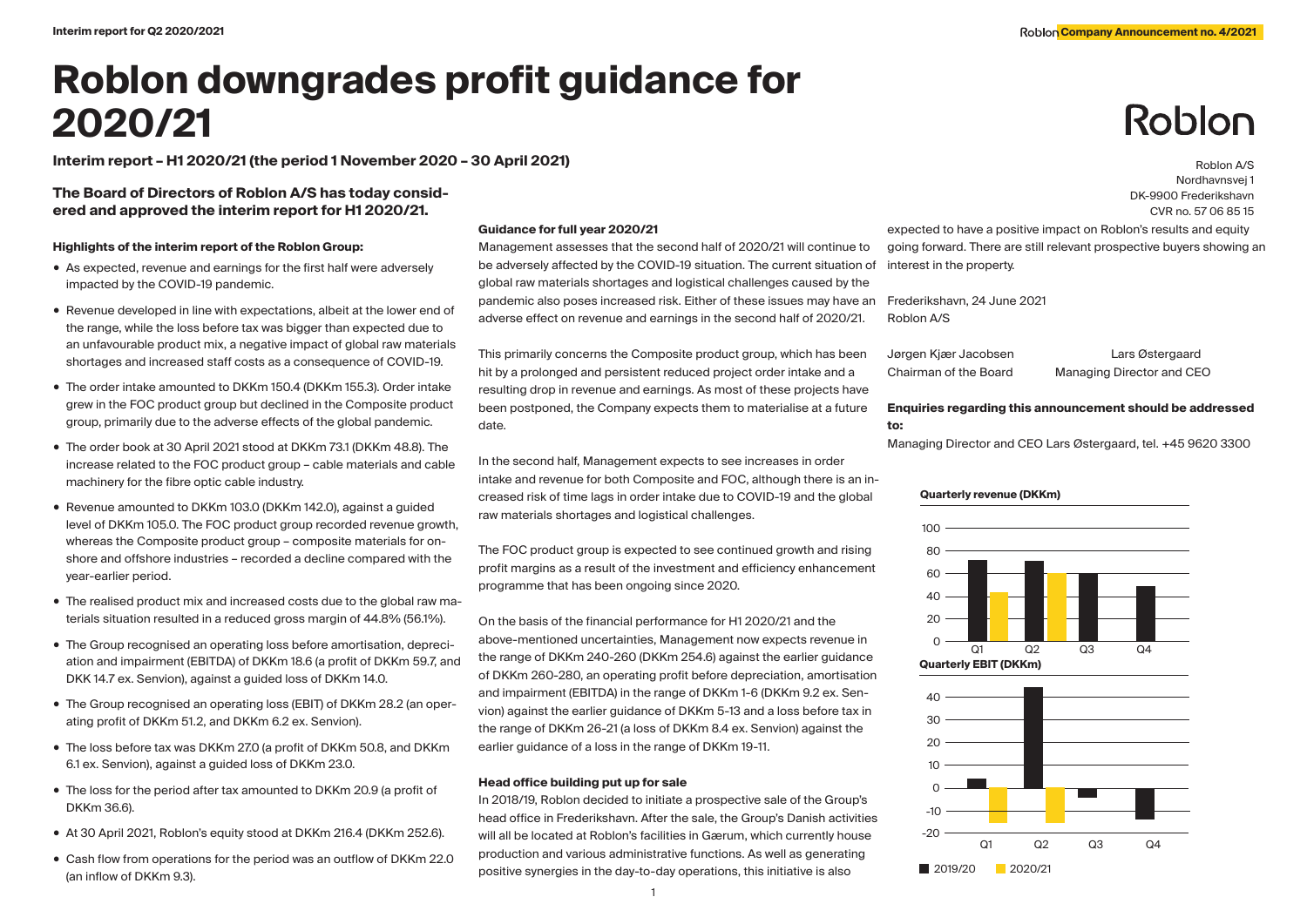# **Financial highlights**

**for the Roblon Group**

|                                                             | Unit        | Q2<br>2020/21 | Q <sub>2</sub><br>2019/201 | $Q1-Q2$<br>2020/21 | $Q1-Q2$<br>2019/201 | <b>FY</b><br>2019/201 |
|-------------------------------------------------------------|-------------|---------------|----------------------------|--------------------|---------------------|-----------------------|
|                                                             |             |               |                            |                    |                     |                       |
| <b>Orders</b>                                               |             |               |                            |                    |                     |                       |
| Order intake                                                | <b>DKKm</b> | 58.7          | 63.0                       | 150.4              | 155.3               | 242.4                 |
| Order book                                                  | <b>DKKm</b> | 73.1          | 48.8                       | 73.1               | 48.8                | 24.8                  |
| Income statement                                            |             |               |                            |                    |                     |                       |
| Revenue                                                     | <b>DKKm</b> | 60.7          | 68.3                       | 103.0              | 142.0               | 254.6                 |
| Gross profit                                                | <b>DKKm</b> | 26.4          | 39.3                       | 46.1               | 79.6                | 131.1                 |
| Operating profit/loss before depreciation, amortisation and | <b>DKKm</b> | $-6.6$        | 51.6                       | $-18.6$            | 59.7                | 53.7                  |
| impairment (EBITDA)                                         |             |               |                            |                    |                     |                       |
| Operating profit/loss (EBIT)                                | <b>DKKm</b> | $-11.6$       | 47.3                       | $-28.2$            | 51.2                | 35.8                  |
| Net financial items                                         | <b>DKKm</b> | 0.5           | $-1.2$                     | 1.2                | $-0.4$              |                       |
| Profit/loss before tax from continuing operations           | <b>DKKm</b> | $-11.1$       | 46.1                       | $-27.0$            | 50.8                | 35.8                  |
| Profit/loss for the period from continuing operations       | <b>DKKm</b> | $-8.6$        | 35.2                       | $-20.9$            | 38.9                | 26.5                  |
| Profit/loss for the period from discontinued operations     | <b>DKKm</b> |               | $-2.3$                     |                    | $-2.3$              | $-2.4$                |
| Profit/loss for the period                                  | <b>DKKm</b> | $-8.6$        | 32.9                       | $-20.9$            | 36.6                | 24.0                  |
|                                                             |             |               |                            |                    |                     |                       |
| <b>Balance sheet</b>                                        |             |               |                            |                    |                     |                       |
| Cash and securities                                         | <b>DKKm</b> | 61.7          | 40.4                       | 61.7               | 40.4                | 83.4                  |
| Assets                                                      | <b>DKKm</b> | 273.5         | 313.3                      | 273.5              | 313.3               | 284.5                 |
| Working capital                                             | <b>DKKm</b> | 72.9          | 133.8                      | 72.9               | 133.8               | 73.7                  |
| Invested capital                                            | <b>DKKm</b> | 150.8         | 218.6                      | 150.8              | 218.6               | 159.5                 |
| Equity                                                      | <b>DKKm</b> | 216.4         | 252.6                      | 216.4              | 252.6               | 238.2                 |
| <b>Cash flows</b>                                           |             |               |                            |                    |                     |                       |
| Cash flow from operating activities                         | <b>DKKm</b> | $-17.4$       | 10.1                       | $-22.0$            | 9.3                 | 65.6                  |
| Cash flow from investing activities                         | <b>DKKm</b> | $-0.7$        | $-6.9$                     | 9.9                | 1.0                 | $-51.7$               |
| Of which investment in marketable securities                | <b>DKKm</b> | 4.4           | $-0.1$                     | 19.7               | 14.9                | $-25.1$               |
| Of which investment in property plant and equipment         | <b>DKKm</b> | $-4.0$        | $-5.7$                     | $-7.6$             | $-11.4$             | $-23.2$               |
| Cash flow from financing activities                         | <b>DKKm</b> | 9.2           | $-0.4$                     | 8.1                | $-7.6$              | 9.3                   |
| Depreciation, amortisation and impairment, total            | <b>DKKm</b> | $-5.0$        | $-4.3$                     | $-9.6$             | $-8.5$              | $-17.8$               |
| Cash flow for the period                                    | <b>DKKm</b> | $-8.9$        | 2.8                        | $-4.0$             | 2.7                 | 4.6                   |

|                                                                       | Unit               | Q2<br>2020/21 | Q2<br>2019/201 | Q1-Q2<br>2020/21 | $Q1-Q2$<br>2019/201 | FY.<br>2019/201 |
|-----------------------------------------------------------------------|--------------------|---------------|----------------|------------------|---------------------|-----------------|
|                                                                       |                    |               |                |                  |                     |                 |
| <b>Key figures</b>                                                    |                    |               |                |                  |                     |                 |
| Book-to-bill ratio                                                    | $\frac{0}{0}$      | 96.7          | 92.2           | 146.0            | 109.4               | 95.2            |
| Revenue growth                                                        | $\frac{0}{0}$      | $-11.1$       | 19.4           | $-27.5$          | 26.6                | $-4.7$          |
| Gross margin                                                          | $\frac{0}{0}$      | 43.5          | 57.5           | 44.8             | 56.1                | 51.5            |
| <b>EBIT</b> margin                                                    | $\frac{0}{0}$      | $-19.1$       | 69.3           | $-27.4$          | 36.1                | 14.1            |
| EBIT margin (ex. Senvion)                                             | $\frac{0}{0}$      | $-19.1$       | 3.4            | $-27.4$          | 4.4                 | $-3.4$          |
| ROIC/return on average invested capital <sup>2</sup>                  | $\frac{0}{0}$      | $-29.8$       | 99.6           | $-36.3$          | 54.3                | 22.4            |
| ROIC/return on average invested capital <sup>2</sup> (ex.<br>Senvion) | $\frac{0}{0}$      | $-29.8$       | 4.9            | $-36.3$          | 6.5                 | $-5.4$          |
| Equity ratio                                                          | $\frac{0}{0}$      | 79.1          | 80.6           | 79.1             | 80.6                | 83.7            |
| Return on equity <sup>2</sup>                                         | $\frac{0}{0}$      | $-14.7$       | 55.8           | $-17.9$          | 31.0                | 10.6            |
| Return on equity <sup>2</sup> (ex. Senvion)                           | $\frac{0}{0}$      | $-14.7$       | 2.1            | $-17.9$          | 4.4                 | $-4.6$          |
| Working capital, % of revenue                                         | $\frac{0}{0}$      | 120.1         | 195.9          | 70.8             | 94.2                | 29.0            |
|                                                                       |                    |               |                |                  |                     |                 |
| <b>Employment</b>                                                     |                    |               | 182            |                  | 182                 |                 |
| Average no. of full-time employees                                    | No.<br><b>DKKm</b> | 186           | 0.2            | 177<br>0.3       |                     | 193             |
| Gross profit per full-time employee                                   |                    | 0.1           |                |                  | 0.4                 | 0.7             |
| Per share ratios                                                      |                    |               |                |                  |                     |                 |
| Earnings per DKK 20 share (EPS) <sup>2</sup>                          | <b>DKK</b>         | $-4.8$        | 18.4           | $-11.7$          | 20.6                | 13.5            |
| Price/earnings ratio (PE)                                             | <b>DKK</b>         | $-38.1$       | 9.1            | $-15.7$          | 8.1                 | 13.1            |
| Cash flow from operations per DKK 20 share                            | <b>DKK</b>         | $-9.7$        | 5.7            | $-12.3$          | 5.2                 | 36.7            |
| Book value of shares <sup>2</sup>                                     | <b>DKK</b>         | 121.0         | 141.8          | 121.0            | 141.8               | 133.2           |
| Market price per share                                                | <b>DKK</b>         | 183.0         | 167.0          | 183.0            | 167.0               | 176.5           |
| Price/book value                                                      |                    | 1.5           | 1.2            | 1.5              | 1.2                 | 1.3             |

1 The interim report has not been audited or reviewed by the Company's auditors.

<sup>2</sup> The ratio is calculated on a full-year basis.

The ratios are defined in note 34 to the 2019/20 annual report, Financial ratio definitions and formulas.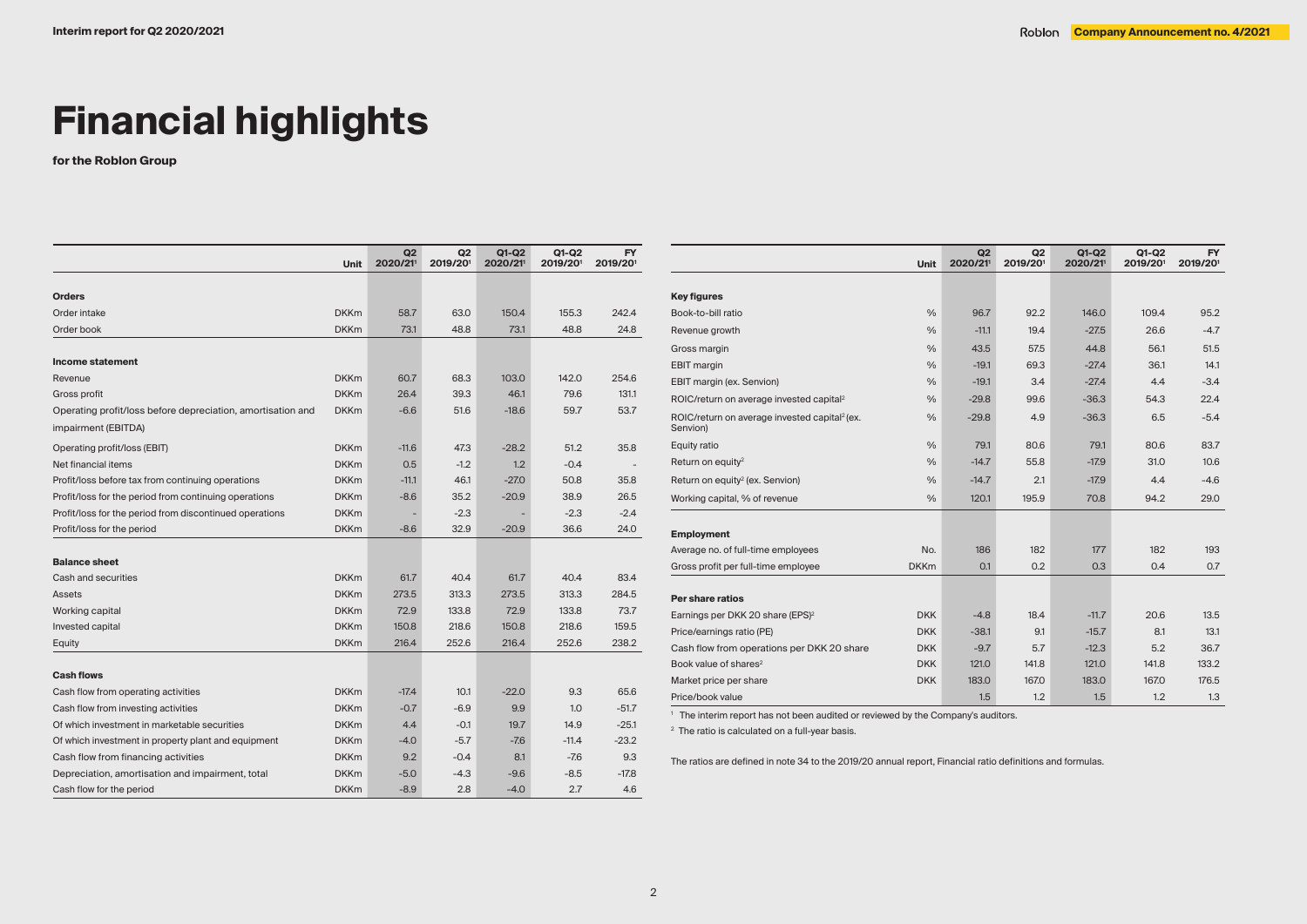## **Management's review**

Roblon's management reporting is based on one segment comprising the following product groups:

- **• FOC** (comprising cable materials and cable machinery for the fibre optic cable industry)
- **• Composite** (comprising composite materials for onshore and offshore industries)

## **Consolidated income statement**

Consolidated revenue amounted to DKKm 103.0, against a guided level of DKKm 105.0. The Group recognised an operating loss (EBITDA) of DKKm 18.6, against a guided operating loss of DKKm 14.0, and a loss before tax of DKKm 27.0, against a guided loss of DKKm 23.0. The lower-than-expected results were attributable to an unfavourable product mix, the negative impact of global raw materials shortages and increased staff costs as a consequence of COVID-19.

#### **Order intake**

The Group's order intake amounted to DKKm 150.4 in H1 2020/21 (DKKm 155.3). The DKKm 4.9 net decline covered a DKKm 43.2 improvement in the FOC product group and a DKKm 48.1 decline in the Composite product group. The improvement in FOC was mainly achieved in the US market.

### **Revenue**

For H1 2020/21, Roblon realised revenue of DKKm 103.0 (DKKm 142.0). The DKKm 39.0 net decline covered a DKKm 53.9 decline in the Composite product group and a DKKm 14.9 improvement in the FOC product group.

The substantial drop in revenue in the Composite product group was predominantly due to the negative impact of the global pandemic. In the second quarter and the beginning of the third quarter, the Company accepted new orders for delivery before summer 2021. In the second half of 2020/21, the Company expects increased order intake and revenue from all areas in the Composite product group comprising products for use in oil and gas offshore and energy and submarine energy transmission, including energy cables.

The revenue increase in FOC was made possible by the expansion of production capacity in Roblon US and the favourable market conditions in the USA. The production technology developed by Roblon for the US market was transferred to Roblon's Danish factory towards the end of 2020. The first production line is up and running and is now being commissioned for the launch of these products in the European market. Revenue growth is expected to continue in both the USA and Europe in the coming quarters.

The USD/DKK exchange rate development had an adverse impact of DKKm 1.6 on reported revenue for H1 2020/21.

### **Gross profit and gross margin**

The Group's gross profit amounted to DKKm 46.1 (DKKm 79.6) and the gross margin for H1 2020/21 was 44.8% (57.5%). The decline in gross margin in the first half relative to the year-earlier period was mainly ascribed to the product mix as well as to increased costs due to the global raw materials situation.

The Company invested in production equipment to enhance capacity and production, primarily in the USA targeting the US FOC market. This investment programme totalling approximately DKKm 15 initiated early in the financial year 2019/20 has largely been completed. The first positive effects have started to appear, but are not expected to be fully realised until in the coming quarters. Moreover, the Company's measures to improve the productivity and profitability of FOC EMEA are also starting to show positive effects. Additional measures are expected to be initiated during the second half of 2020/21, but primarily in the first half of 2021/22.

#### **Other external costs**

Other external costs amounted to DKKm 16.9 (DKKm 19.6). The lower costs were mainly attributable to reduced travel and trade show activity in H1 2020/21.

## **Staff costs**

Staff costs amounted to DKKm 49.1 (DKKm 47.7). The increase in total staff costs was mainly a result of recruitment within production management and sales and higher payroll costs regarding additional staff due to COVID-19. Overall payroll costs in production were down due to a lower level of activity in 2020/21 than in the same period of last year.

The Group received wage compensation related to absence due to COVID-19, but did not make use of any other available COVID-19 compensation packages in Denmark or the USA in the first half of 2020/21.

**Operating profit/loss before depreciation, amortisation and impairment (EBITDA)**  For H1 2020/21, EBITDA was a loss of DKKm 18.6 (a profit of DKKm 59.7, and DKKm 14.7 ex. Senvion).

#### **Depreciation, amortisation and impairment**

Depreciation, amortisation and impairment for the Group amounted to DKKm 9.6 (DKKm 8.5). The increase over the year-earlier period was due to the above-mentioned investment in production equipment to enhance capacity and production, primarily in the USA.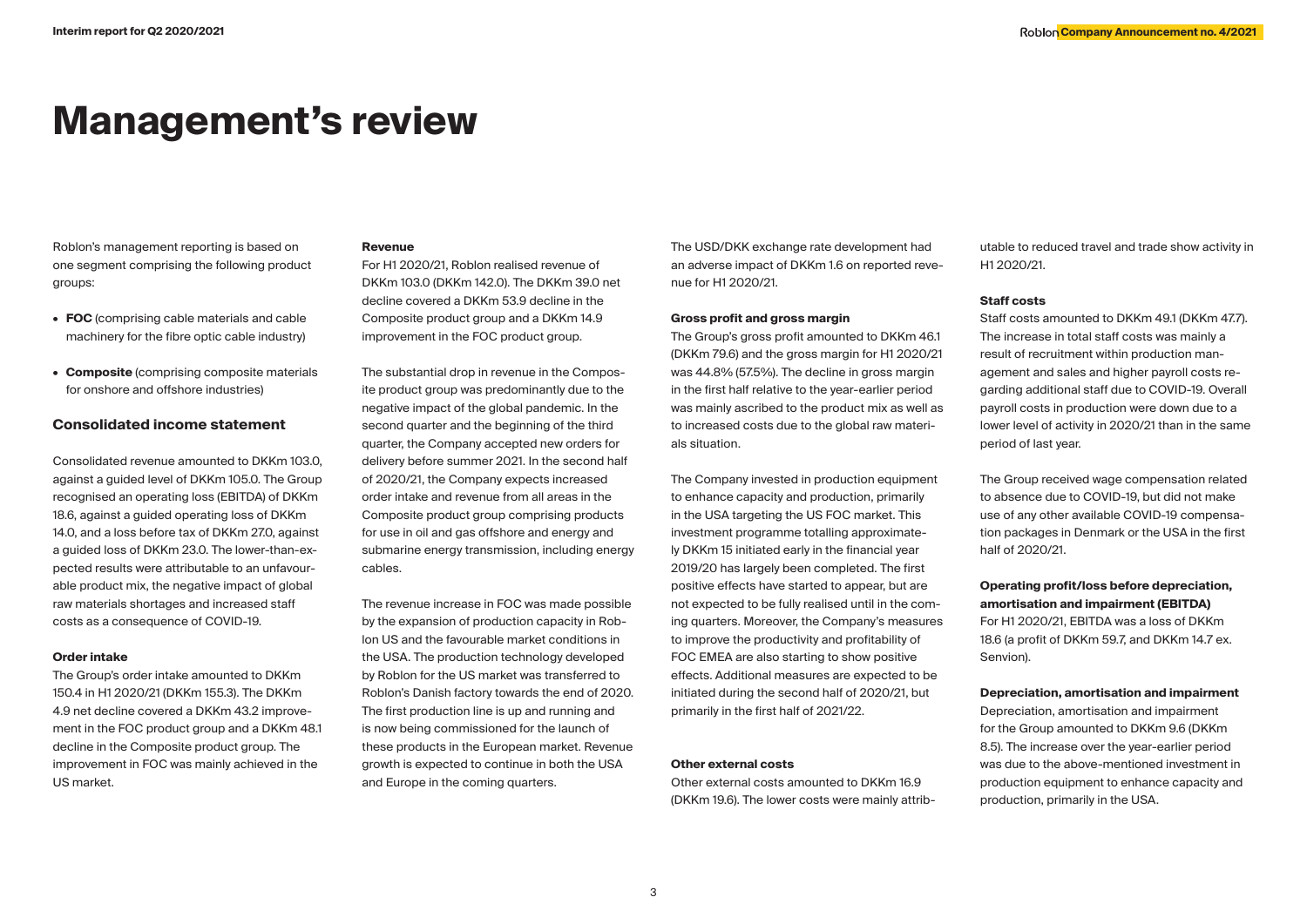## **Operating profit/loss (EBIT)**

For H1 2020/21, EBIT was a loss of DKKm 28.2 (a profit of DKKm 51.2, and DKKm 6.2 ex. Senvion).

## **Net financial items**

The Group's net financial items for H1 2020/21 amounted to net income of DKKm 1.2 (net expense of DKKm 0.4). The net income covered a favourable development in returns on securities and a negative foreign exchange adjustment on loans to the US subsidiary.

## **Profit/loss before tax**

For H1 2020/21, the Group posted a loss before tax of DKKm 27.0 (a profit of DKKm 50.8, and DKKm 6.1 ex. Senvion).

### **Profit/loss after tax**

The net loss for the period amounted to DKKm 20.9 (a net profit of DKKm 36.6). Tax is calculated at a rate of 22% of profit for the year before tax for the parent company and at a rate of 24% for the US subsidiary.

The USD/DKK exchange rate lifted the net results for H1 2020/21 by DKKm 0.1.

## **Consolidated balance sheet**

The Group's total assets at 30 April 2021 amounted to DKKm 273.5 (DKKm 313.3). Total investment in intangible assets for H1 2020/21 amounted to DKKm 2.2 (DKKm 2.5). Investments in property, plant and equipment

amounted to DKKm 7.6 (DKKm 11.7) in H1 2020/21.

The investment in Roblon US was tested for impairment, which did not give rise to any writedown.

Inventories at 30 April 2021 amounted to DKKm 67.1 (DKKm 71.2).

The Group's equity at 30 April 2021 amounted to DKKm 216.4 (DKKm 252.6). The equity ratio at 30 April 2020 was 79.1% (80.6%).

## **Consolidated cash flows**

The Group's net cash flow from operating activities in H1 2020/21 was an outflow of DKKm 22.0 (an inflow of DKKm 9.3).

Total cash flow from investing activities was an inflow of DKKm 9.9 (an inflow of DKKm 1.0), covering a net outflow from investments in intangible assets and property, plant and equipment of DKKm 9.8 (DKKm 13.9) and a net inflow from sales of securities of DKKm 19.7 (DKKm 14.9).

Net cash flow from financing activities was an inflow of DKKm 8.1 (an outflow of DKKm 7.6).

## **Capital resources**

At 30 April 2021, marketable securities and net cash amounted to DKKm 61.7 (DKKm 39.3). At 30 April 2021, Roblon had drawn down an operating credit facility with the Group's bankers by DKKm 9.7, leaving an undrawn credit facility of DKKm 0.3 (DKKm 10.0).

## **Outlook for 2020/21**

Management assesses that the second half of 2020/21 will continue to be adversely affected by the COVID-19 situation. The current situation of global raw materials shortages and logistical challenges caused by the pandemic also poses increased risk. Either of these issues may have an adverse effect on revenue and earnings in the second half of 2020/21.

This primarily concerns the Composite product group, which has been hit by a prolonged and persistent reduced project order intake and a resulting drop in revenue and earnings. As most of these projects have been postponed, the Company expects them to materialise at a future date.

In the second half, Management expects to see increases in order intake and revenue for both Composite and FOC, although there is an increased risk of time lags in order intake due to COVID-19 and the global raw materials shortages and logistical challenges.

The FOC product group is expected to see continued growth and rising profit margins as a result of the investment and efficiency enhancement

programme that has been ongoing since 2020.

On the basis of the financial performance for H1 2020/21 and the above-mentioned uncertainties, Management now expects revenue in the range of DKKm 240-260 (DKKm 254.6) against the earlier guidance of DKKm 260-280, an operating profit before depreciation, amortisation and impairment (EBITDA) in the range of DKKm 1-6 (DKKm 9.2 ex. Senvion) against the earlier guidance of DKKm 5-13 and a loss before tax in the range of DKKm 26-21 (a loss of DKKm 8.4 ex. Senvion) against the earlier guidance of a loss in the range of DKKm 19-11.

## **Head office building put up for sale**

In 2018/19, Roblon decided to initiate a prospective sale of the Group's head office in Frederikshavn. After the sale, the Group's Danish activities will all be located at Roblon's facilities in Gærum, which currently house production and various administrative functions. As well as generating positive synergies in the day-to-day operations, this initiative is also expected to have a positive impact on Roblon's results and equity going forward. There are still relevant prospective buyers showing an interest in the property.

### **Forward-looking statements**

Please note that short-term forecasts are subject to a high degree of uncertainty in light of all markets being affected by COVID-19.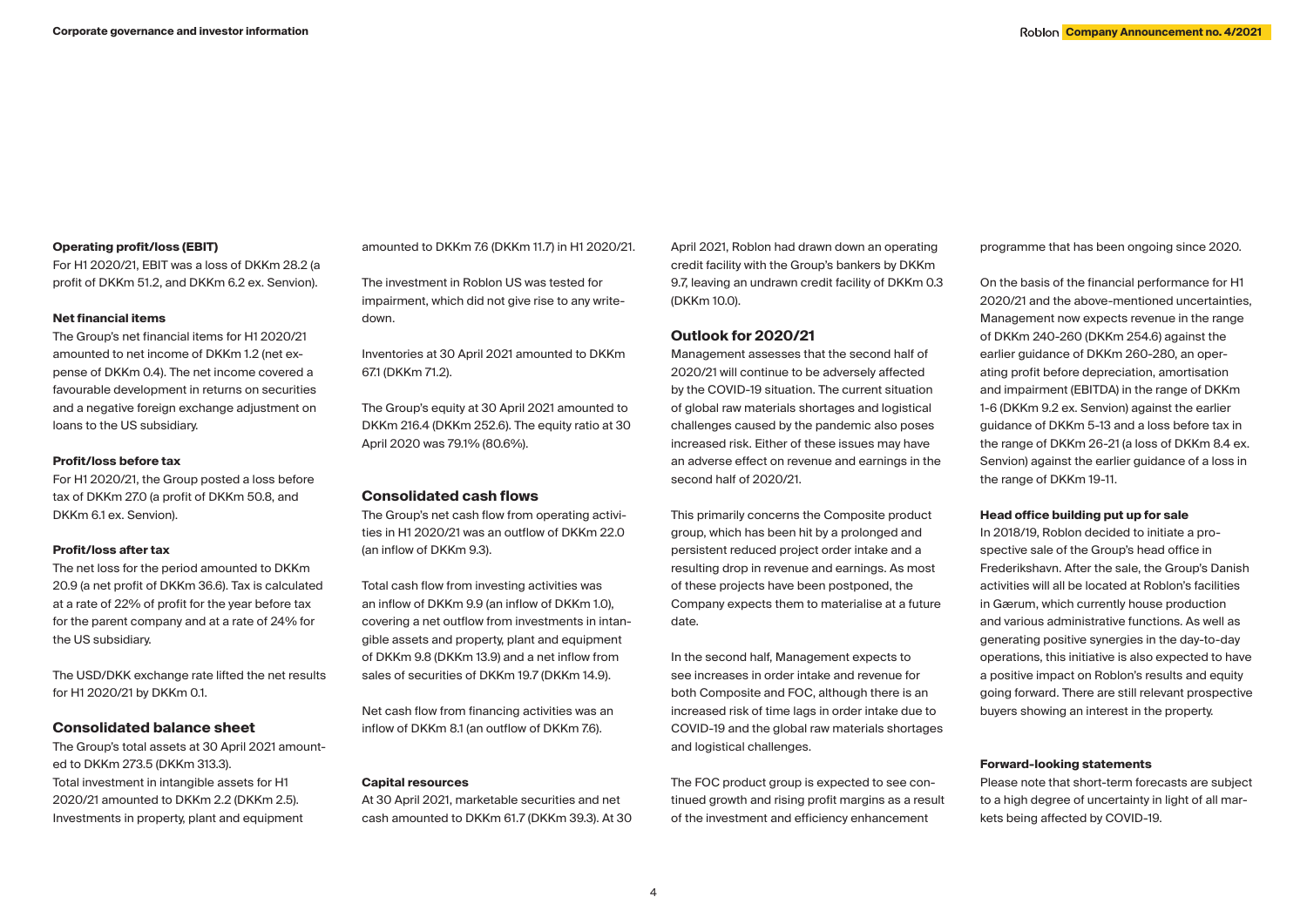Roblon's sales structure is based on project sales. This makes it difficult at any given time to forecast future revenue for a specific period, i.e. three-month, six-month or 12-month periods.

The above forward-looking statements, in particular revenue and earnings projections, are inherently uncertain and subject to risk. Many factors are beyond Roblon's control and, consequently, actual results may differ significantly from the projections expressed in this interim report. Such factors include, but are not limited to, changes in market and competitive situation, changes in demand and purchasing behaviour, foreign exchange and interest rate fluctuations and general economic, political and commercial conditions.

## **Financial calendar**

| 16/9 2021:  | Interim report for Q3 2020/21 |
|-------------|-------------------------------|
| 21/12 2021: | Preliminary statement 2020/21 |
| 27/12022    | <b>Annual General Meeting</b> |

## **Announcements – NASDAQ Copenhagen**

During the period 1 November 2020 to 24 June 2021, the Company sent the following announcements to NASDAQ Copenhagen; these can be found on the Company's website, www.roblon. com.

| No. 11 | 22/12/2020 | Preliminary statement 2019/20           |
|--------|------------|-----------------------------------------|
| No. 12 | 23/12/2020 | Notice convening AGM                    |
| No. 13 | 23/12/2020 | Leading employees' transactions         |
| No. 1  | 08/01/2021 | Maior Shareholder Announcement          |
| No. 2  | 28/01/2021 | Decisions of the Annual General Meeting |
| No. 3  | 21/03/2021 | Interim report for Q1 2020/21           |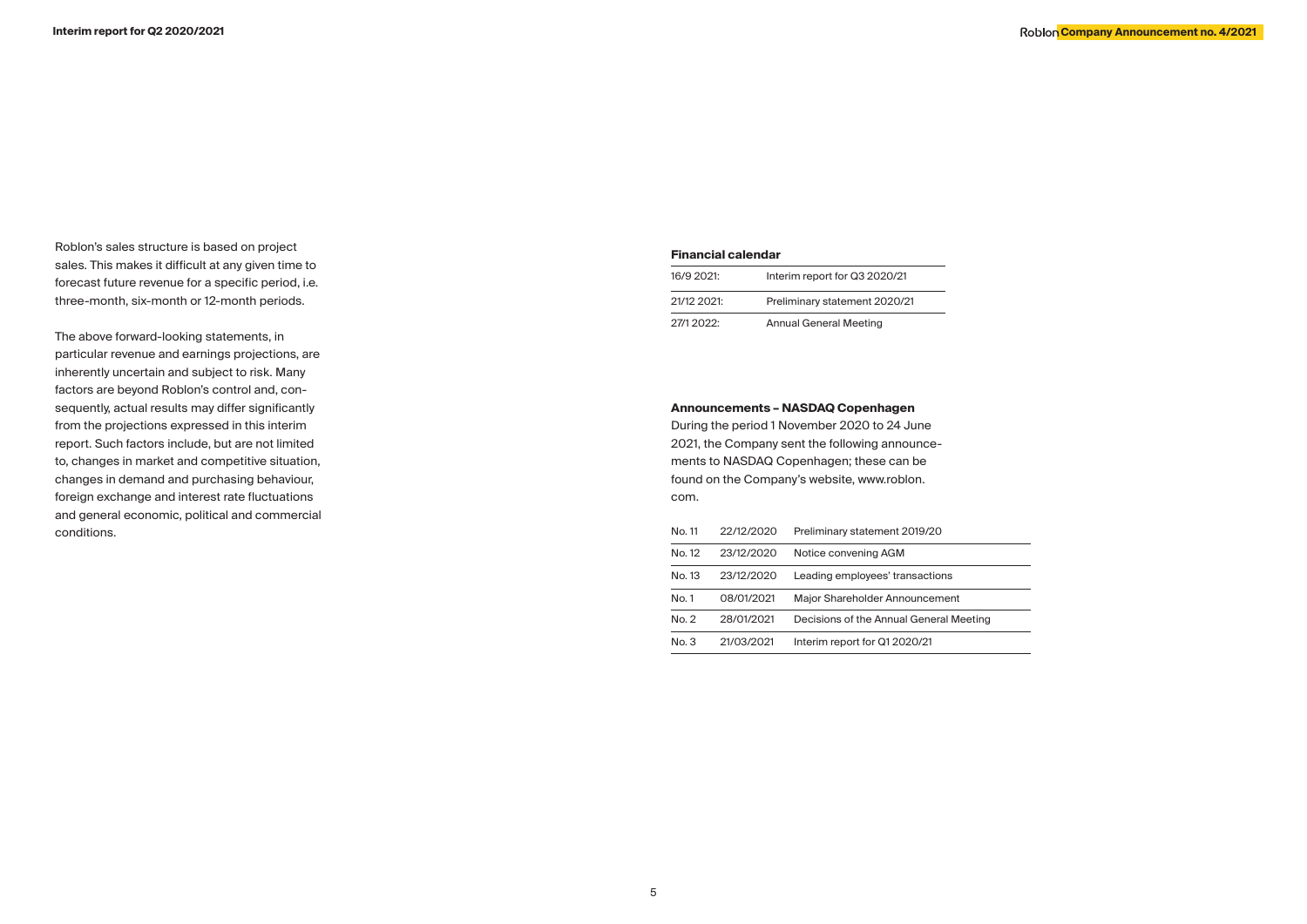## **Statement by Management**

The Board of Directors and Executive Management have today considered and approved the interim report of Roblon A/S for H1 2020/21 (the period 1 November 2020 to 30 April 2021).

The interim report, which has not been audited or reviewed by the Company's auditor, is presented in accordance with IAS 34 "Interim Financial Reporting" as adopted by the EU and additional requirements under the Danish Financial Statements Act.

It is our opinion that the interim financial statements provide a true and fair view of the Group's assets, liabilities and financial position as of 30 April 2021 as well as of the results of the Group's activities and cash flows for the period 1 November 2020 to 30 April 2021.

Furthermore, in our opinion the management's review includes a fair review of the development and performance of the Group's business, results for the period and the Group's financial position together with a description of the principal risks and uncertainties that the Group faces.

Frederikshavn, 24 June 2021

## **Executive Management**

Lars Østergaard Managing Director and CEO

## **Board of Directors**

Jørgen Kjær Jacobsen Chairman Ole Lønsmann Andersen Deputy Chairman

Randi Toftlund Pedersen

Nita Svendsen Employee representative

Carsten Michno

Chief Financial Officer (CFO)

Kim Müller Chief Technology Officer (CTO)

Flemming Nielsen

Peter Sloth Vagner Karlsen

Employee representative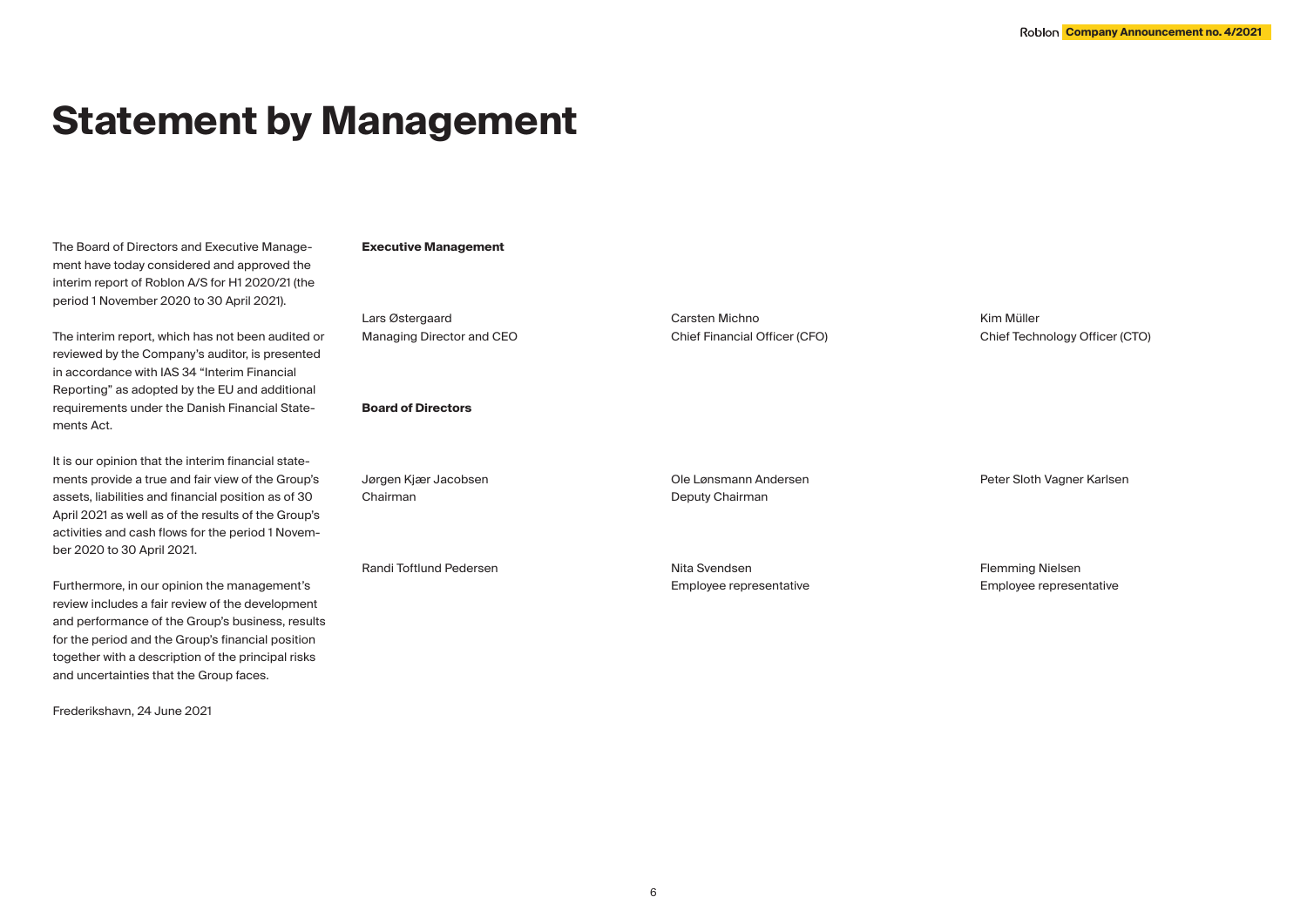# **Consolidated income statement Consolidated statement of**

# for the period 1 November 2020 to 30 April 2021<br> **COMPTE HENSIVE INCOME**

**for the period 1 November 2020 to 30 April 2021**

|                                                                                    | Q2      | Q2      | $Q1-Q2$ | Q1-Q2   | FY 2019/20 |
|------------------------------------------------------------------------------------|---------|---------|---------|---------|------------|
| <b>DKKm</b><br><b>Note</b>                                                         | 2020/21 | 2019/20 | 2020/21 | 2019/20 |            |
|                                                                                    |         |         |         |         |            |
| $\overline{4}$<br>Revenue                                                          | 60.7    | 68.3    | 103.0   | 142.0   | 254.6      |
| Cost of sales                                                                      | $-34.3$ | $-29.0$ | $-56.9$ | $-62.4$ | $-123.6$   |
| <b>Gross profit</b>                                                                | 26.4    | 39.3    | 46.1    | 79.6    | 131.1      |
| Work carried out for own account and capitalised                                   | 0.6     | 0.6     | 1.0     | 1.3     | 2.7        |
| Other operating income                                                             | 0.2     | 45.7    | 0.3     | 46.1    | 51.3       |
| Other external costs                                                               | $-8.3$  | $-9.5$  | $-16.9$ | $-19.6$ | $-35.5$    |
| Staff costs                                                                        | $-25.5$ | $-24.5$ | $-49.1$ | $-47.7$ | $-95.8$    |
| Operating profit/loss before depreciation, amortisation and<br>impairment (EBITDA) | $-6.6$  | 51.6    | $-18.6$ | 59.7    | 53.7       |
| Depreciation, amortisation and impairment                                          | $-5.0$  | $-4.3$  | $-9.6$  | $-8.5$  | $-17.8$    |
| <b>Operating profit/loss (EBIT)</b>                                                | $-11.6$ | 47.3    | $-28.2$ | 51.2    | 35.8       |
| Net financial items                                                                | 0.5     | $-1.2$  | 1.2     | $-0.4$  | 0.0        |
| Profit/loss before tax (PBT)                                                       | $-11.1$ | 47.3    | $-27.0$ | 51.2    | 35.8       |
| Tax on profit/loss for the period                                                  | 2.5     | $-10.9$ | 6.1     | $-11.9$ | $-9.4$     |
| Profit/loss for the period from continuing operations                              | $-8.6$  | 35.2    | $-20.9$ | 38.9    | 26.5       |
| Profit/loss for the period from discontinued operations                            |         | $-2.3$  |         | $-2.3$  | $-2.4$     |
| Profit/loss for the period                                                         | $-8.6$  | 32.9    | $-20.9$ | 36.6    | 24.0       |
| Earnings per share (DKK)                                                           |         |         |         |         |            |
| Earnings per share (EPS), continuing and discontinued operations                   | $-4.8$  | 18.4    | $-11.7$ | 20.6    | 13.5       |
| Earnings per share, diluted (EPS-D), continuing and discontinued<br>operations     | $-4.8$  | 18.4    | $-11.7$ | 20.6    | 13.5       |

| <b>Note</b><br><b>DKKm</b>                          | Q2<br>2020/21 | Q <sub>2</sub><br>2019/20 | $Q1-Q2$<br>2020/21 | Q1-Q2<br>2019/20         | <b>FY</b><br>2019/20 |
|-----------------------------------------------------|---------------|---------------------------|--------------------|--------------------------|----------------------|
| Profit/loss for the period                          | $-8.6$        | 32.9                      | $-20.9$            | 36.6                     | 24.0                 |
| Items that may be recycled to profit or loss:       |               |                           |                    |                          |                      |
| Foreign exchange adjustment of foreign subsidiaries | $-0.2$        | $\overline{\phantom{a}}$  | $-0.9$             | $\overline{\phantom{0}}$ | $-1.9$               |
| <b>Comprehensive income</b>                         | $-8.8$        | 32.9                      | $-21.8$            | 36.6                     | 22.2                 |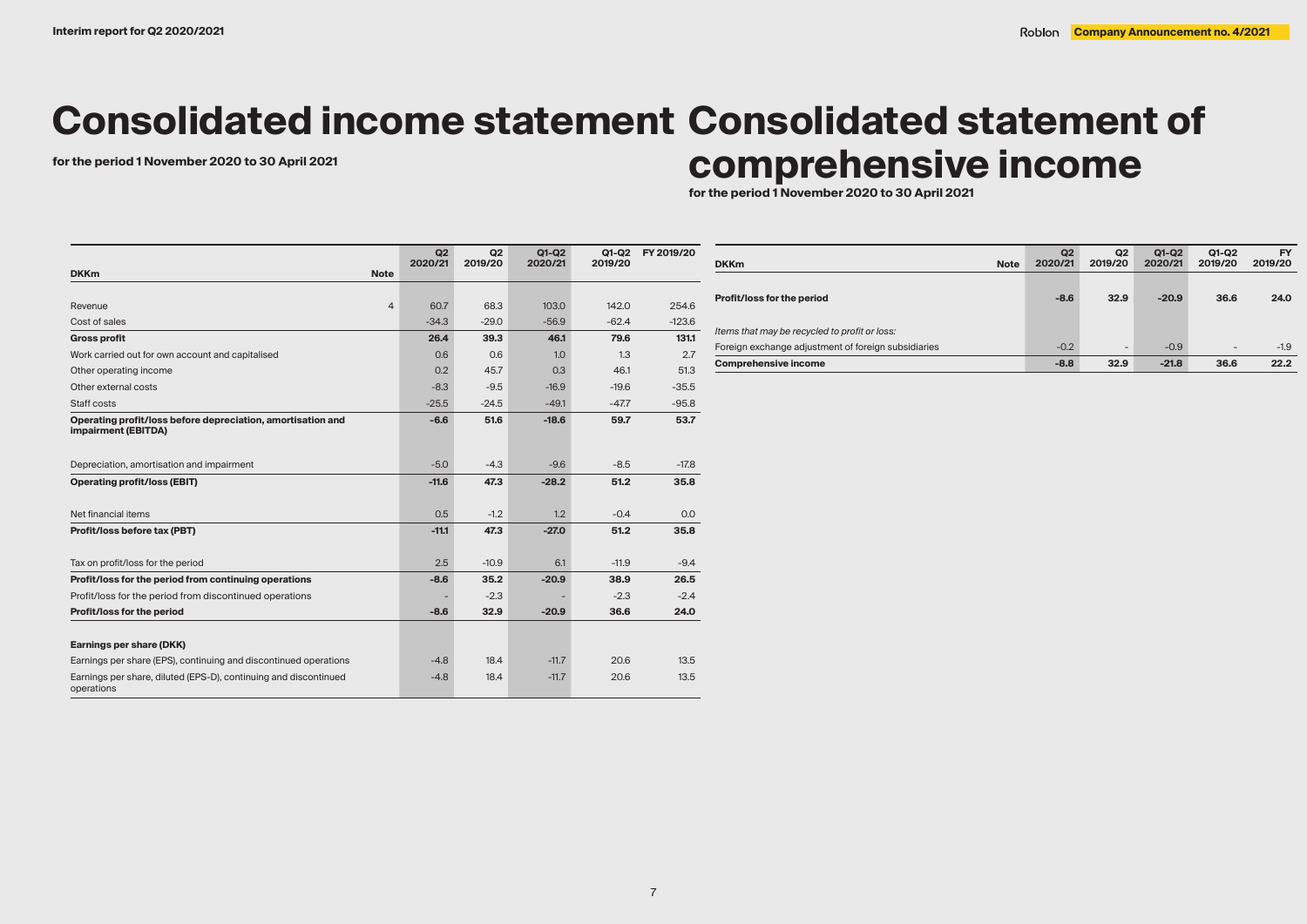## **Consolidated balance sheet**

**at 30/04/2021**

| <b>DKKm</b><br><b>Note</b>                       | 30/04/2021 | 30/04/2020 | 31/10/2020 |
|--------------------------------------------------|------------|------------|------------|
|                                                  |            |            |            |
| <b>ASSETS</b>                                    |            |            | 5.8        |
| Completed development projects                   | 5.2        | 0.6        |            |
| Development projects in progress                 | 5.1        | 9.8        | 4.0        |
| Trademarks, licenses and customer relations      | 5.4        | 7.0        | 6.0        |
| Other intangible assets                          | 9.8        | 8.1        | 7.7        |
| Intangible assets                                | 25.5       | 25.5       | 23.6       |
| Land and buildings                               | 19.0       | 20.8       | 19.7       |
| Plant and machinery                              | 35.9       | 26.7       | 30.0       |
| Other fixtures and fittings, tools and equipment | 1.5        | 1.3        | 1.3        |
| Property, plant and equipment in progress        | 5.9        | 10.3       | 12.9       |
| Right-of-use assets                              | 11.6       | 14.1       | 12.9       |
| Property, plant and equipment                    | 73.9       | 73.2       | 76.8       |
| Deferred tax assets                              | 0.8        | 0.2        | 0.8        |
| <b>Financial assets</b>                          | 0.8        | 0.2        | 0.8        |
| <b>Total non-current assets</b>                  | 100.2      | 98.9       | 101.2      |
|                                                  |            |            |            |
| Inventories                                      | 67.1       | 71.2       | 61.4       |
| Trade receivables                                | 33.5       | 54.6       | 35.7       |
| Corporation tax receivable                       | 8.4        |            | 1.2        |
| Other receivables                                | 2.6        | 48.2       | 1.5        |
| <b>Securities</b>                                | 58.5       | 34.8       | 76.2       |
| Cash and cash equivalents                        | 3.2        | 5.6        | 7.2        |
| <b>Total current assets</b>                      | 173.3      | 214.4      | 183.2      |
| <b>TOTAL ASSETS</b>                              | 273.5      | 313.3      | 284.5      |
|                                                  |            |            |            |

| <b>DKKm</b><br><b>Note</b>            | 30/04/2021 | 30/04/2020 | 31/10/2020 |
|---------------------------------------|------------|------------|------------|
|                                       |            |            |            |
| <b>EQUITY AND LIABILITIES</b>         |            |            |            |
| Share capital                         | 35.8       | 35.8       | 35.8       |
| Other reserves                        | $-4.3$     | $-1.5$     | $-3.4$     |
| Retained earnings                     | 184.9      | 218.4      | 205.8      |
| <b>Equity</b>                         | 216.4      | 252.6      | 238.2      |
|                                       |            |            |            |
| Deferred tax                          | 5.3        | 5.8        | 5.3        |
| Lease liabilities                     | 9.3        | 11.7       | 10.5       |
| <b>Non-current liabilities</b>        | 14.6       | 17.5       | 15.8       |
|                                       |            |            |            |
| Short-term portion of lease liability | 2.5        | 2.5        | 2.6        |
| Operating credit                      | 9.7        |            |            |
| Other provisions                      |            | 0.2        | 0.3        |
| Advance payments from customers       |            | 1.8        | 0.5        |
| Trade payables                        | 18.6       | 26.7       | 10.5       |
| Income tax                            |            | 0.5        | 0.2        |
| Other interest-bearing debt           | 2.9        |            | 2.8        |
| Other payables                        | 8.8        | 11.5       | 13.6       |
| <b>Current liabilities</b>            | 43.2       | 30.7       | 49.7       |
|                                       |            |            |            |
| <b>Total liabilities</b>              | 57.1       | 60.7       | 46.3       |
| <b>TOTAL EQUITY AND LIABILITIES</b>   | 273.5      | 313.3      | 284.5      |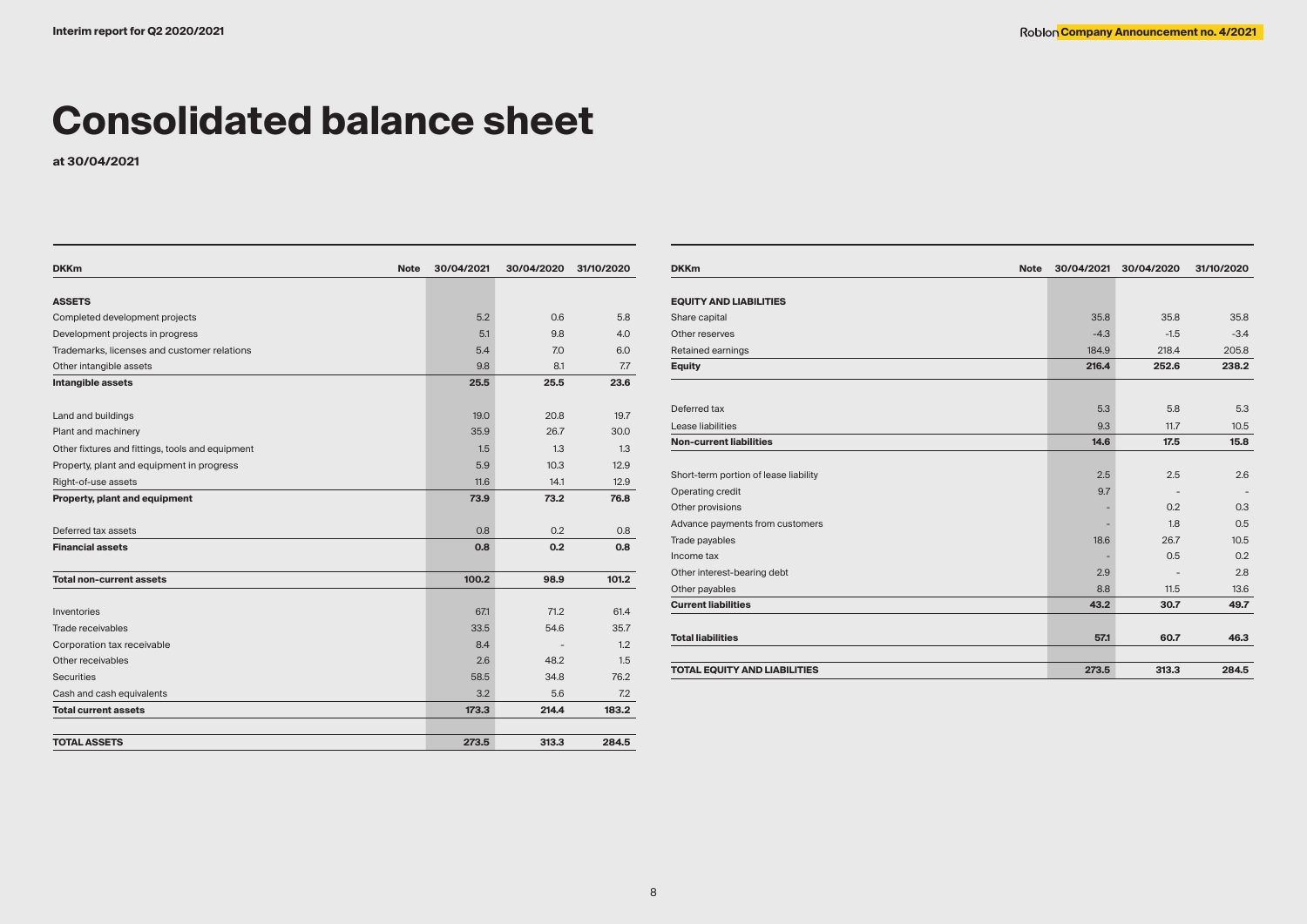# **Consolidated statement of changes in equity**

| <b>DKKm</b>                               | <b>Share</b><br>capital  | <b>Currency</b><br>translation<br>reserve | <b>Retained</b><br>earnings | <b>Proposed</b><br>dividends | <b>Total</b><br>equity |
|-------------------------------------------|--------------------------|-------------------------------------------|-----------------------------|------------------------------|------------------------|
| H12020/21                                 |                          |                                           |                             |                              |                        |
| Equity at 01/11/2020                      | 35.8                     | $-3.4$                                    | 205.8                       |                              | 238.2                  |
| Comprehensive income for the period       |                          |                                           |                             |                              |                        |
| Profit/loss for the period                |                          |                                           | $-20.9$                     |                              | $-20.9$                |
| Other comprehensive income                | $\overline{\phantom{a}}$ | $-0.9$                                    | ٠                           |                              | $-0.9$                 |
| Total comprehensive income for the period |                          | $-0.9$                                    | $-20.9$                     |                              | $-21.8$                |
| Equity at 30/04/2021                      | 35.8                     | $-4.3$                                    | 184.9                       |                              | 216.4                  |
| H12019/20                                 |                          |                                           |                             |                              |                        |
| <b>Equity at 01/11/2019</b>               | 35.8                     | $-1.5$                                    | 181.8                       |                              | 216.0                  |
| Comprehensive income for the period       |                          |                                           |                             |                              |                        |
| Profit/loss for the period                |                          | $\qquad \qquad -$                         | 36.6                        |                              | 36.6                   |
| Total comprehensive income for the period | ٠                        | $\overline{\phantom{a}}$                  | 36.6                        | -                            | 36.6                   |
| Equity at 30/04/2020                      | 35.8                     | $-1.5$                                    | 218.4                       |                              | 252.6                  |

| <b>DKKm</b>                               | <b>Share</b><br>capital | <b>Currency</b><br>translation<br>reserve | <b>Retained</b><br>earnings | <b>Proposed</b><br>dividends | Total<br>equity |
|-------------------------------------------|-------------------------|-------------------------------------------|-----------------------------|------------------------------|-----------------|
| 2019/20                                   |                         |                                           |                             |                              |                 |
| <b>Equity at 01/11/2019</b>               | 35.8                    | $-1.5$                                    | 181.8                       | $\overline{\phantom{0}}$     | 216.0           |
| Comprehensive income for the period       |                         |                                           |                             |                              |                 |
| Profit/loss for the period                |                         | ۰                                         | 24.0                        | -                            | 24.0            |
| Other comprehensive income                |                         | $-1.9$                                    |                             |                              | $-1.9$          |
| Total comprehensive income for the period |                         | $-1.9$                                    | 24.0                        | -                            | 22.2            |
| Equity at 31/10/2020                      | 35.8                    | $-3.4$                                    | 205.8                       | $\blacksquare$               | 238.2           |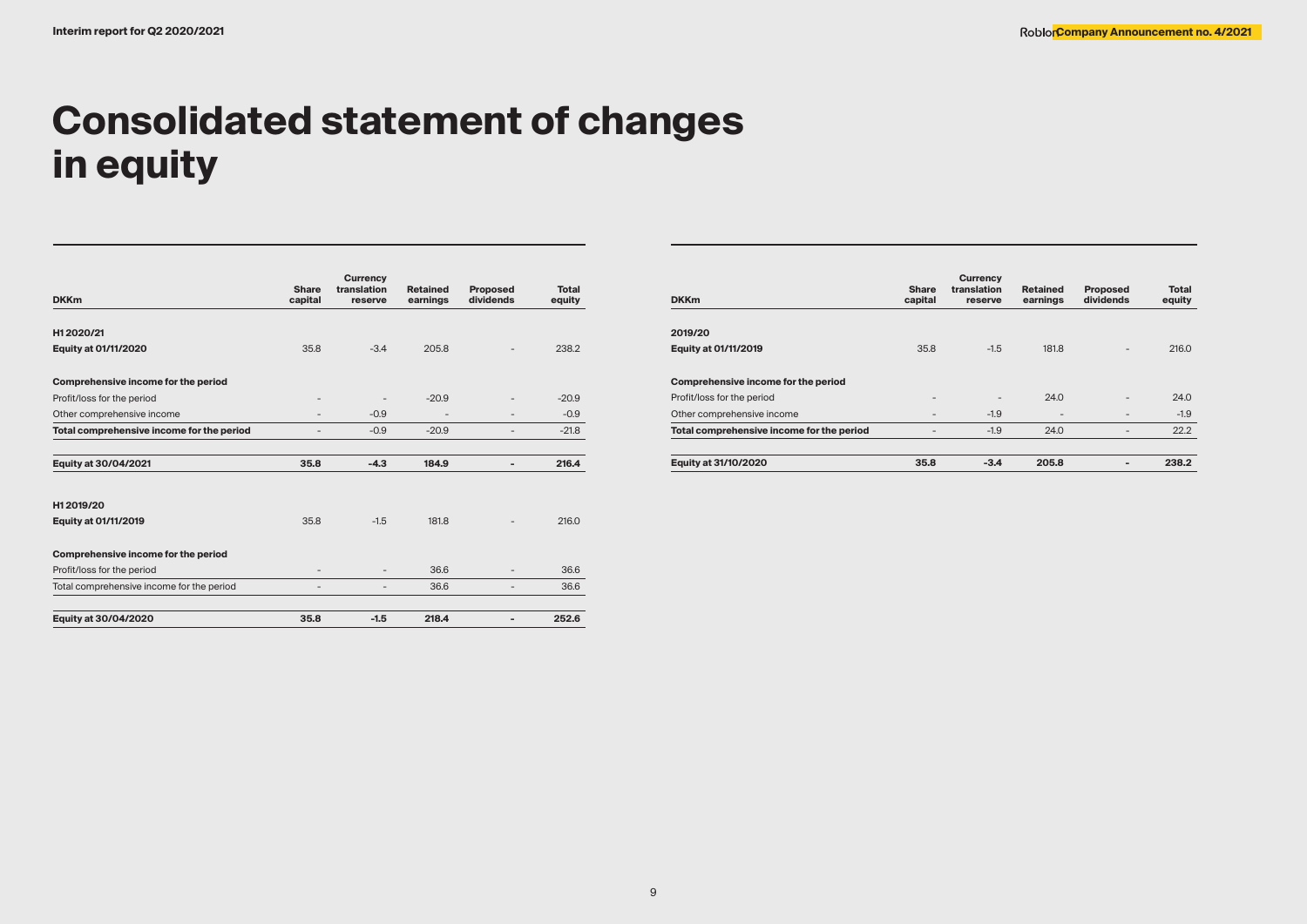# **Statement of cash flows**

**for the period 1 November 2020 – 30 April 2021**

| <b>DKKm</b><br>Spec.                                      | Q2<br>2020/21 | Q <sub>2</sub><br>2019/20 | $Q1-Q2$<br>2020/21 | Q1-Q2<br>2019/20 | <b>FY</b><br>2019/20 |
|-----------------------------------------------------------|---------------|---------------------------|--------------------|------------------|----------------------|
|                                                           |               |                           |                    |                  |                      |
| Operating profit/loss (EBIT) from continuing operations   | $-11.6$       | 47.3                      | $-28.2$            | 51.4             | 35.8                 |
| Operating profit/loss (EBIT) from discontinued operations |               | $-3.0$                    |                    | $-3.0$           | $-3.1$               |
| <b>Operating profit/loss (EBIT)</b>                       | $-11.6$       | 44.3                      | $-28.2$            | 48.4             | 32.7                 |
| Adjustment for non-cash items<br>A                        | 4.9           | 3.9                       | 9.9                | 7.6              | 17.0                 |
| B<br>Change in working capital                            | $-10.7$       | $-37.5$                   | $-1.8$             | $-44.5$          | 18.4                 |
| Cash generated from operations                            | $-17.4$       | 10.7                      | $-20.1$            | 11.5             | 68.1                 |
| Financial income received                                 | 0.6           | 0.8                       | 0.7                | 2.0              | 1.0                  |
| Financial expenses paid                                   | $-0.1$        | $-0.2$                    | $-1.2$             | $-0.9$           | $-0.1$               |
| Income tax paid                                           | $-0.5$        | $-1.2$                    | $-1.8$             | $-3.3$           | -3.5                 |
| Income tax received                                       |               | $\overline{\phantom{a}}$  | 0.4                |                  | 0.1                  |
| Cash flow from operating activities                       | $-17.4$       | 10.1                      | $-22.0$            | 9.3              | 65.6                 |
|                                                           |               |                           |                    |                  |                      |
| Purchase of intangible assets                             | $-1.1$        | $-1.1$                    | $-2.2$             | $-2.5$           | $-3.4$               |
| Purchase of property, plant and equipment                 | $-4.0$        | $-5.7$                    | $-7.6$             | $-11.7$          | $-23.6$              |
| Sale of property, plant and equipment                     |               | $\overline{\phantom{a}}$  | ÷                  | 0.3              | 0.5                  |
| Purchase of securities                                    | $-2.6$        | $-0.6$                    | $-4.3$             | $-1.3$           | $-41.4$              |
| Sale of securities                                        | 7.0           | 0.5                       | 24.0               | 16.2             | 16.3                 |
| Cash flow from investing activities                       | $-0.7$        | $-6.9$                    | 9.9                | 1.0              | $-51.7$              |
|                                                           |               |                           |                    |                  |                      |
| Operating credits used                                    | 9.7           |                           | 9.7                | $-6.7$           | $-6.7$               |
| Lease payments                                            | $-0.5$        | $-0.4$                    | $-1.6$             | $-0.9$           | $-2.5$               |
| Cash flow from financing activities                       | 9.2           | -0.4                      | 8.1                | -7.6             | -9.3                 |
|                                                           |               |                           |                    |                  |                      |
| Change in cash and cash equivalents                       | $-8.9$        | 2.8                       | $-4.0$             | 2.7              | 4.6                  |
|                                                           |               |                           |                    |                  |                      |
| Cash and cash equivalents at beginning of period          | 12.1          | 2.8                       | 7.2                | 3.0              | 3.0                  |
| Value adjustment of cash and cash equivalents             |               |                           |                    | $-0.1$           | -0.4                 |
| Cash and cash equivalents at end of period                | 3.2           | 5.6                       | 3.2                | 5.6              | 7.2                  |

| <b>DKKm</b>                                            | Q2<br>2020/21 | Q2<br>2019/20            | Q1-Q2<br>2020/21 | Q1-Q2<br>2019/20 | <b>FY</b><br>2019/20 |
|--------------------------------------------------------|---------------|--------------------------|------------------|------------------|----------------------|
|                                                        |               |                          |                  |                  |                      |
| Spec. A: Adjustments for non-cash items                |               |                          |                  |                  |                      |
| Profit/loss from sale of property, plant and equipment |               | $\overline{\phantom{0}}$ |                  |                  | $-0.3$               |
| Depreciation, amortisation and impairment              | 5.0           | 4.3                      | 9.6              | 8.4              | 17.9                 |
| Provisions                                             | ۰             | $\overline{\phantom{0}}$ | $-0.3$           | $-0.1$           | 0.2                  |
| Foreign exchange adjustment                            | $-0.1$        | $-0.4$                   | 0.6              | $-0.7$           | $-0.8$               |
|                                                        | 4.9           | 3.9                      | 9.9              | 7.6              | 17.0                 |
| Spec. B: Change in working capital                     |               |                          |                  |                  |                      |
| Change in inventories                                  | $-4.2$        | $-11.5$                  | $-5.8$           | $-15.3$          | $-5.6$               |
| Change in receivables                                  | $-12.2$       | $-35.0$                  | $-1.1$           | $-27.5$          | 38.0                 |
| Change in current liabilities                          | 5.7           | 9.0                      | 5.1              | $-1.7$           | $-14.1$              |
|                                                        | $-10.7$       | $-37.5$                  | $-1.8$           | $-44.5$          | 18.4                 |